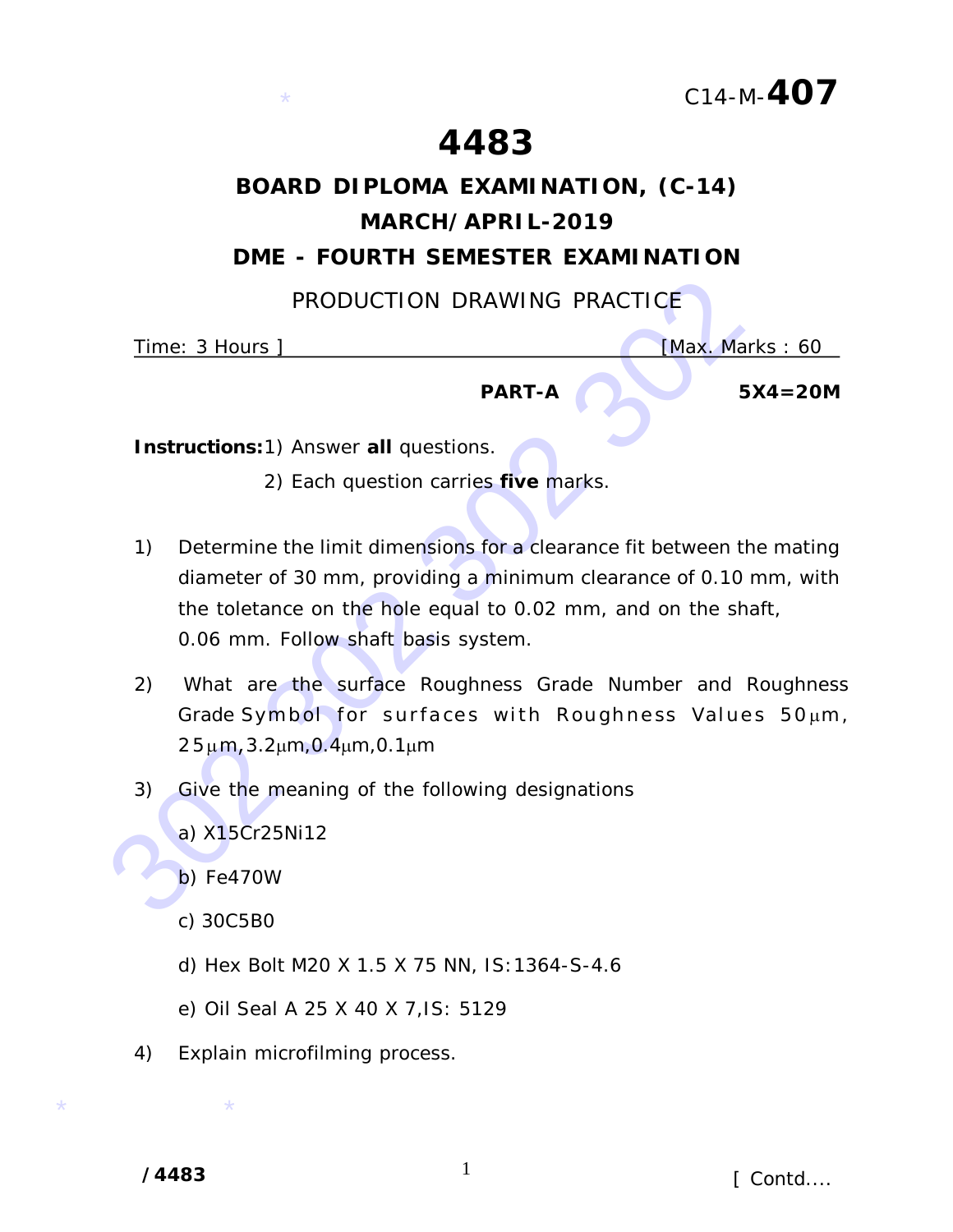#### **PART-B**

\* *Instructions:* 1) Answer any **one** question.

- 2) Each question carries **forty** marks, Choose Suitable scale.
- 5) Study the given assembly drawing of Eccentric given in the fig. 1  $(20+8+3+4+5M)$ 
	- (a) Draw the component drawing for all parts.
	- (b) Prepare the process sheet for strap (part No.1)
	- (c) Prepare bill of material
	- (d) Indicate the recommended surface roughness values for the straps and sheave.
	- (e) Indicate suitable tolerances wherever needed.Mention the tye of fit between the mating parts
		- (i) Straps and sheave and (ii) Sheave and Shaft.



| Eccentric Parts List |               |
|----------------------|---------------|
| Part No Name         |               |
|                      | Strap         |
| 2                    | Sheave        |
| 3                    | Shim          |
| л                    | Strap         |
| ς                    | Bolt with Nut |
|                      |               |

Fig.1(Eccentric)

 $\star$   $\star$